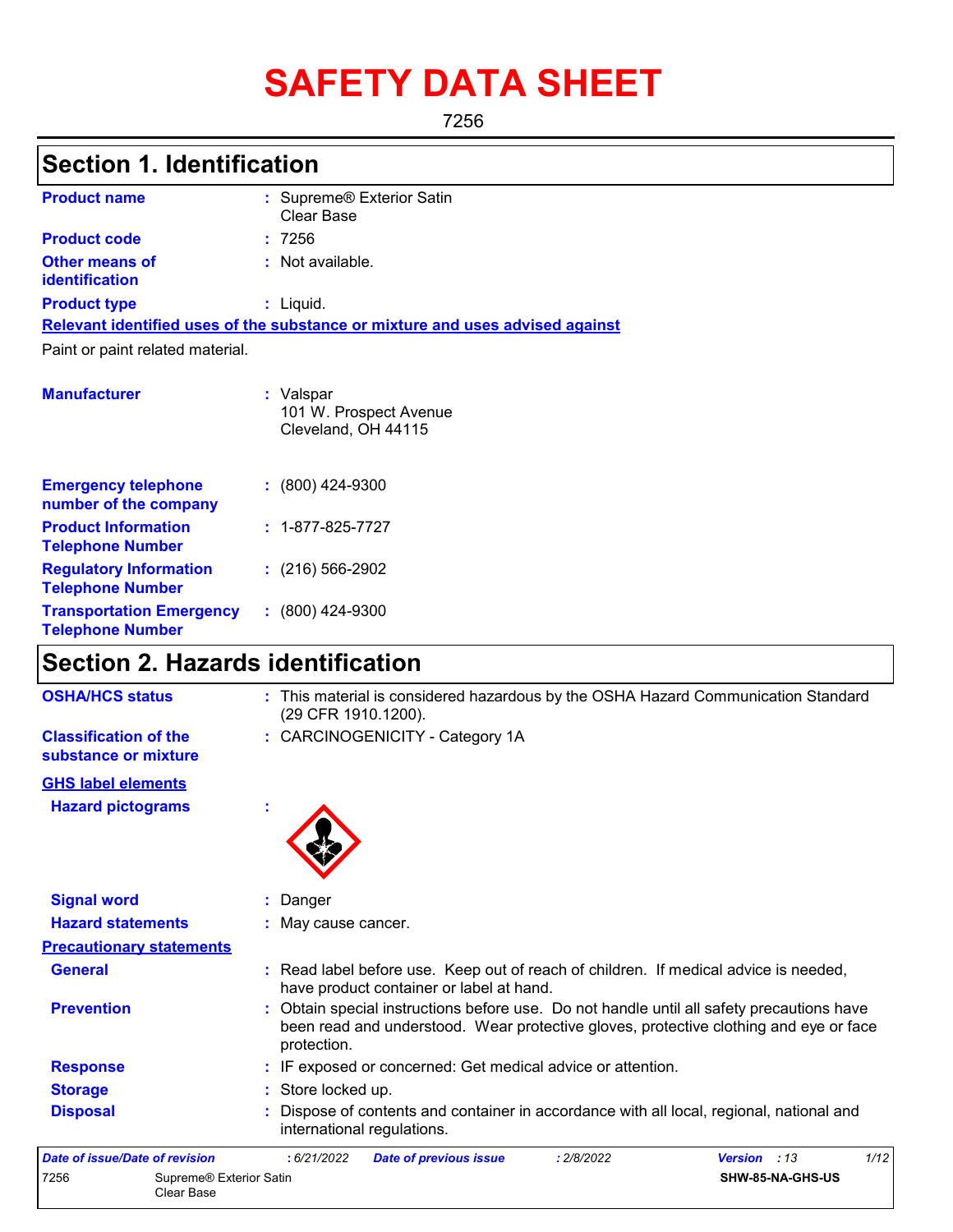### **Section 2. Hazards identification**

| <b>Supplemental label</b><br>elements             | WARNING: This product contains chemicals known to the State of California to cause<br>cancer and birth defects or other reproductive harm. Adequate ventilation required when<br>sanding or abrading the dried film. If Adequate ventilation cannot be provided wear an<br>approved particulate respirator (NIOSH approved). Follow respirator manufacturer's<br>directions for respirator use. DELAYED EFFECTS FROM LONG TERM<br>OVEREXPOSURE. Abrading or sanding of the dry film may release Crystalline Silica<br>which has been shown to cause lung damage and cancer under long term exposure. |
|---------------------------------------------------|------------------------------------------------------------------------------------------------------------------------------------------------------------------------------------------------------------------------------------------------------------------------------------------------------------------------------------------------------------------------------------------------------------------------------------------------------------------------------------------------------------------------------------------------------------------------------------------------------|
|                                                   | Please refer to the SDS for additional information. Keep out of reach of children. Do not<br>transfer contents to other containers for storage.                                                                                                                                                                                                                                                                                                                                                                                                                                                      |
| <b>Hazards not otherwise</b><br><b>classified</b> | : None known.                                                                                                                                                                                                                                                                                                                                                                                                                                                                                                                                                                                        |

### **Section 3. Composition/information on ingredients**

| Substance/mixture                              | : Mixture        |
|------------------------------------------------|------------------|
| <b>Other means of</b><br><i>identification</i> | : Not available. |

#### **CAS number/other identifiers**

| <b>Ingredient name</b>          | % by weight | <b>CAS number</b> |
|---------------------------------|-------------|-------------------|
| Titanium Dioxide                | '≥′         | 13463-67-7        |
| Cristobalite, respirable powder | ≤0.3        | 14464-46-1        |

Any concentration shown as a range is to protect confidentiality or is due to batch variation.

**There are no additional ingredients present which, within the current knowledge of the supplier and in the concentrations applicable, are classified and hence require reporting in this section.**

**Occupational exposure limits, if available, are listed in Section 8.**

### **Section 4. First aid measures**

| <b>Description of necessary first aid measures</b> |                                                                                                                                                                                                                                                                                                                                                                                                                                                                                                                                                                                                                                                                                   |
|----------------------------------------------------|-----------------------------------------------------------------------------------------------------------------------------------------------------------------------------------------------------------------------------------------------------------------------------------------------------------------------------------------------------------------------------------------------------------------------------------------------------------------------------------------------------------------------------------------------------------------------------------------------------------------------------------------------------------------------------------|
| Eye contact                                        | : Immediately flush eyes with plenty of water, occasionally lifting the upper and lower<br>eyelids. Check for and remove any contact lenses. Continue to rinse for at least 10<br>minutes. Get medical attention.                                                                                                                                                                                                                                                                                                                                                                                                                                                                 |
| <b>Inhalation</b>                                  | : Remove victim to fresh air and keep at rest in a position comfortable for breathing. If<br>not breathing, if breathing is irregular or if respiratory arrest occurs, provide artificial<br>respiration or oxygen by trained personnel. It may be dangerous to the person providing<br>aid to give mouth-to-mouth resuscitation. Get medical attention. If unconscious, place<br>in recovery position and get medical attention immediately. Maintain an open airway.<br>Loosen tight clothing such as a collar, tie, belt or waistband.                                                                                                                                         |
| <b>Skin contact</b>                                | : Flush contaminated skin with plenty of water. Remove contaminated clothing and<br>shoes. Wash contaminated clothing thoroughly with water before removing it, or wear<br>gloves. Continue to rinse for at least 10 minutes. Get medical attention. Wash clothing<br>before reuse. Clean shoes thoroughly before reuse.                                                                                                                                                                                                                                                                                                                                                          |
| <b>Ingestion</b>                                   | : Wash out mouth with water. Remove dentures if any. If material has been swallowed<br>and the exposed person is conscious, give small quantities of water to drink. Stop if the<br>exposed person feels sick as vomiting may be dangerous. Do not induce vomiting<br>unless directed to do so by medical personnel. If vomiting occurs, the head should be<br>kept low so that vomit does not enter the lungs. Get medical attention. Never give<br>anything by mouth to an unconscious person. If unconscious, place in recovery position<br>and get medical attention immediately. Maintain an open airway. Loosen tight clothing<br>such as a collar, tie, belt or waistband. |

#### **Most important symptoms/effects, acute and delayed Potential acute health effects**

| Date of issue/Date of revision |                                       | : 6/21/2022 | <b>Date of previous issue</b> | .2/8/2022 | <b>Version</b> : 13 |                  | 2/12 |
|--------------------------------|---------------------------------------|-------------|-------------------------------|-----------|---------------------|------------------|------|
| 7256                           | Supreme® Exterior Satin<br>Clear Base |             |                               |           |                     | SHW-85-NA-GHS-US |      |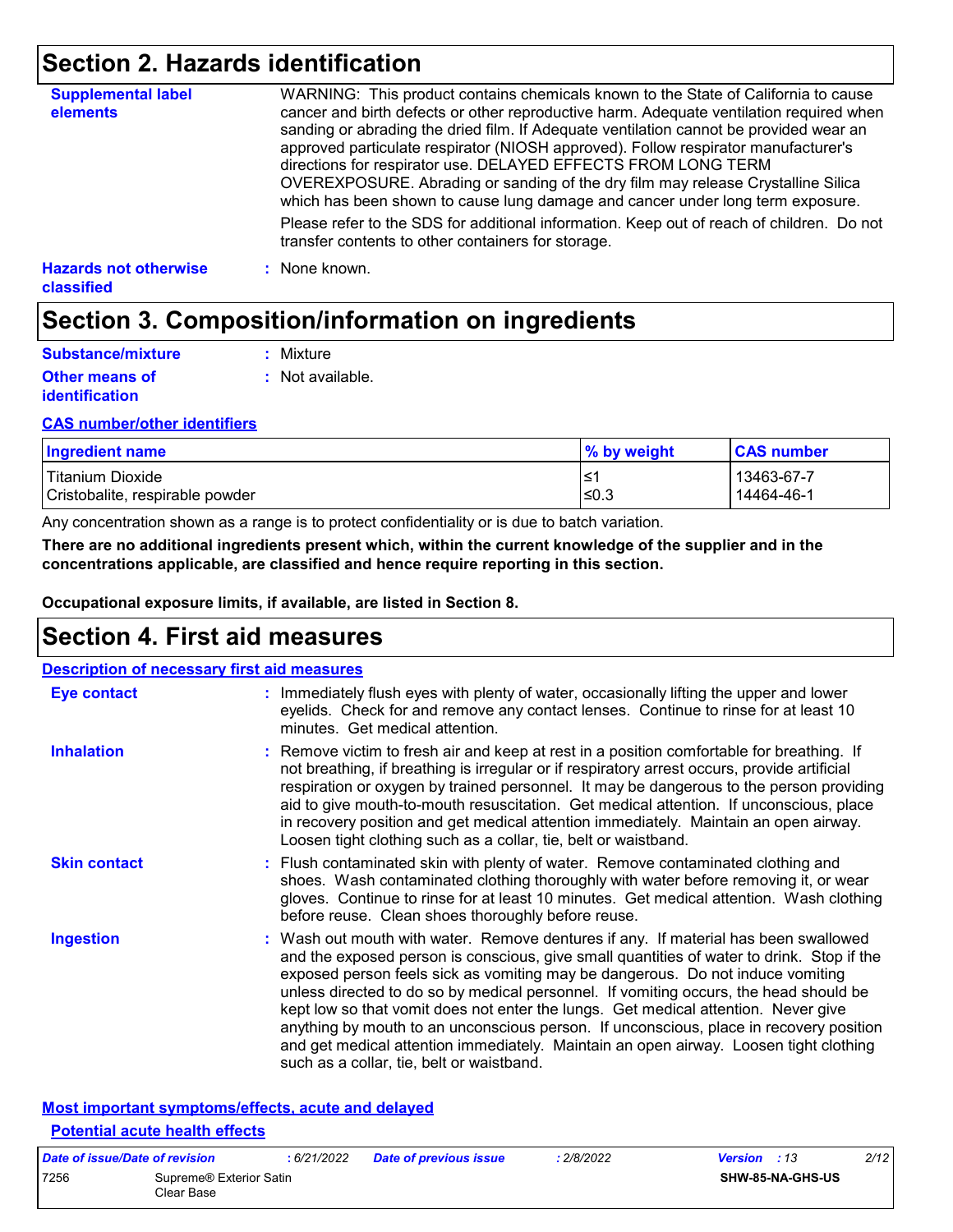### **Section 4. First aid measures**

| <b>Eye contact</b>                  | : No known significant effects or critical hazards.                                                                                                                                                                                                                                                                                                                                                             |
|-------------------------------------|-----------------------------------------------------------------------------------------------------------------------------------------------------------------------------------------------------------------------------------------------------------------------------------------------------------------------------------------------------------------------------------------------------------------|
| <b>Inhalation</b>                   | : No known significant effects or critical hazards.                                                                                                                                                                                                                                                                                                                                                             |
| <b>Skin contact</b>                 | : No known significant effects or critical hazards.                                                                                                                                                                                                                                                                                                                                                             |
| <b>Ingestion</b>                    | : No known significant effects or critical hazards.                                                                                                                                                                                                                                                                                                                                                             |
| <b>Over-exposure signs/symptoms</b> |                                                                                                                                                                                                                                                                                                                                                                                                                 |
| <b>Eye contact</b>                  | : No specific data.                                                                                                                                                                                                                                                                                                                                                                                             |
| <b>Inhalation</b>                   | : No specific data.                                                                                                                                                                                                                                                                                                                                                                                             |
| <b>Skin contact</b>                 | : No specific data.                                                                                                                                                                                                                                                                                                                                                                                             |
| <b>Ingestion</b>                    | : No specific data.                                                                                                                                                                                                                                                                                                                                                                                             |
|                                     |                                                                                                                                                                                                                                                                                                                                                                                                                 |
|                                     | Indication of immediate medical attention and special treatment needed, if necessary                                                                                                                                                                                                                                                                                                                            |
| Notes to physician                  | : Treat symptomatically. Contact poison treatment specialist immediately if large<br>quantities have been ingested or inhaled.                                                                                                                                                                                                                                                                                  |
| <b>Specific treatments</b>          | : No specific treatment.                                                                                                                                                                                                                                                                                                                                                                                        |
| <b>Protection of first-aiders</b>   | : No action shall be taken involving any personal risk or without suitable training. If it is<br>suspected that fumes are still present, the rescuer should wear an appropriate mask or<br>self-contained breathing apparatus. It may be dangerous to the person providing aid to<br>give mouth-to-mouth resuscitation. Wash contaminated clothing thoroughly with water<br>before removing it, or wear gloves. |

#### **See toxicological information (Section 11)**

### **Section 5. Fire-fighting measures**

| <b>Extinguishing media</b>                               |                                                                                                                                                                                                     |  |
|----------------------------------------------------------|-----------------------------------------------------------------------------------------------------------------------------------------------------------------------------------------------------|--|
| <b>Suitable extinguishing</b><br>media                   | : Use an extinguishing agent suitable for the surrounding fire.                                                                                                                                     |  |
| <b>Unsuitable extinguishing</b><br>media                 | : None known.                                                                                                                                                                                       |  |
| <b>Specific hazards arising</b><br>from the chemical     | : In a fire or if heated, a pressure increase will occur and the container may burst.                                                                                                               |  |
| <b>Hazardous thermal</b><br>decomposition products       | Decomposition products may include the following materials:<br>carbon dioxide<br>carbon monoxide                                                                                                    |  |
| <b>Special protective actions</b><br>for fire-fighters   | : Promptly isolate the scene by removing all persons from the vicinity of the incident if<br>there is a fire. No action shall be taken involving any personal risk or without suitable<br>training. |  |
| <b>Special protective</b><br>equipment for fire-fighters | : Fire-fighters should wear appropriate protective equipment and self-contained breathing<br>apparatus (SCBA) with a full face-piece operated in positive pressure mode.                            |  |

### **Section 6. Accidental release measures**

**Personal precautions, protective equipment and emergency procedures**

**:** No action shall be taken involving any personal risk or without suitable training. Evacuate surrounding areas. Keep unnecessary and unprotected personnel from entering. Do not touch or walk through spilled material. Avoid breathing vapor or mist. Provide adequate ventilation. Wear appropriate respirator when ventilation is inadequate. Put on appropriate personal protective equipment. **For non-emergency personnel**

| Date of issue/Date of revision |                                       | : 6/21/2022 | <b>Date of previous issue</b> | : 2/8/2022 | <b>Version</b> : 13 |                         | 3/12 |
|--------------------------------|---------------------------------------|-------------|-------------------------------|------------|---------------------|-------------------------|------|
| 7256                           | Supreme® Exterior Satin<br>Clear Base |             |                               |            |                     | <b>SHW-85-NA-GHS-US</b> |      |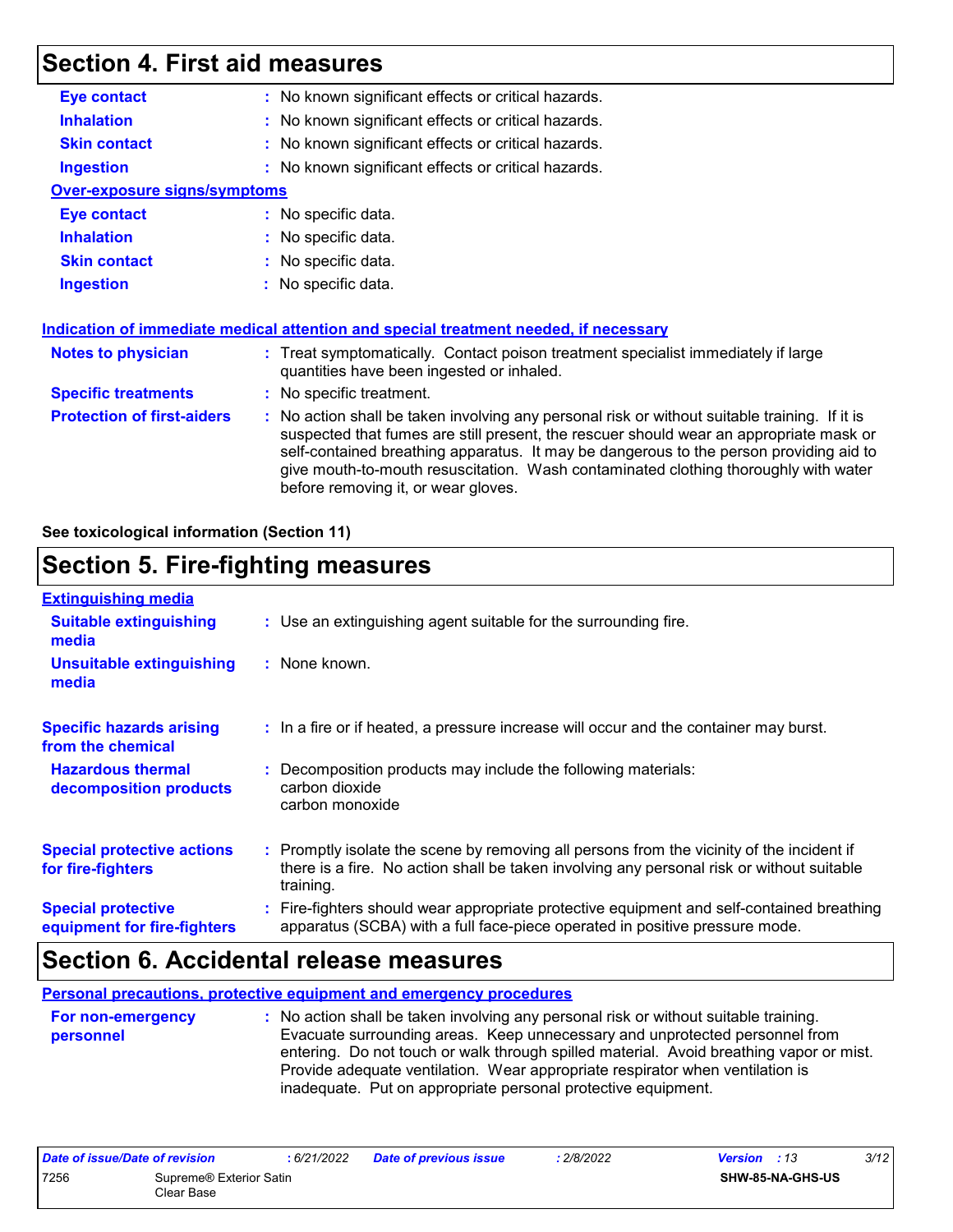### **Section 6. Accidental release measures**

| For emergency responders :                                   | If specialized clothing is required to deal with the spillage, take note of any information in<br>Section 8 on suitable and unsuitable materials. See also the information in "For non-<br>emergency personnel".                                                                                                                                                                                                                                                                                                                                                                                                                                                                                             |
|--------------------------------------------------------------|--------------------------------------------------------------------------------------------------------------------------------------------------------------------------------------------------------------------------------------------------------------------------------------------------------------------------------------------------------------------------------------------------------------------------------------------------------------------------------------------------------------------------------------------------------------------------------------------------------------------------------------------------------------------------------------------------------------|
| <b>Environmental precautions</b>                             | : Avoid dispersal of spilled material and runoff and contact with soil, waterways, drains<br>and sewers. Inform the relevant authorities if the product has caused environmental<br>pollution (sewers, waterways, soil or air).                                                                                                                                                                                                                                                                                                                                                                                                                                                                              |
| <b>Methods and materials for containment and cleaning up</b> |                                                                                                                                                                                                                                                                                                                                                                                                                                                                                                                                                                                                                                                                                                              |
| <b>Small spill</b>                                           | : Stop leak if without risk. Move containers from spill area. Dilute with water and mop up<br>if water-soluble. Alternatively, or if water-insoluble, absorb with an inert dry material and<br>place in an appropriate waste disposal container. Dispose of via a licensed waste<br>disposal contractor.                                                                                                                                                                                                                                                                                                                                                                                                     |
| <b>Large spill</b>                                           | : Stop leak if without risk. Move containers from spill area. Approach release from<br>upwind. Prevent entry into sewers, water courses, basements or confined areas. Wash<br>spillages into an effluent treatment plant or proceed as follows. Contain and collect<br>spillage with non-combustible, absorbent material e.g. sand, earth, vermiculite or<br>diatomaceous earth and place in container for disposal according to local regulations<br>(see Section 13). Dispose of via a licensed waste disposal contractor. Contaminated<br>absorbent material may pose the same hazard as the spilled product. Note: see<br>Section 1 for emergency contact information and Section 13 for waste disposal. |

## **Section 7. Handling and storage**

#### **Precautions for safe handling**

| <b>Protective measures</b>                                                       | : Put on appropriate personal protective equipment (see Section 8). Avoid exposure -<br>obtain special instructions before use. Do not handle until all safety precautions have<br>been read and understood. Do not get in eyes or on skin or clothing. Do not ingest.<br>Avoid breathing vapor or mist. If during normal use the material presents a respiratory<br>hazard, use only with adequate ventilation or wear appropriate respirator. Keep in the<br>original container or an approved alternative made from a compatible material, kept<br>tightly closed when not in use. Empty containers retain product residue and can be<br>hazardous. Do not reuse container. |
|----------------------------------------------------------------------------------|--------------------------------------------------------------------------------------------------------------------------------------------------------------------------------------------------------------------------------------------------------------------------------------------------------------------------------------------------------------------------------------------------------------------------------------------------------------------------------------------------------------------------------------------------------------------------------------------------------------------------------------------------------------------------------|
| <b>Advice on general</b><br>occupational hygiene                                 | : Eating, drinking and smoking should be prohibited in areas where this material is<br>handled, stored and processed. Workers should wash hands and face before eating,<br>drinking and smoking. Remove contaminated clothing and protective equipment before<br>entering eating areas. See also Section 8 for additional information on hygiene<br>measures.                                                                                                                                                                                                                                                                                                                  |
| <b>Conditions for safe storage,</b><br>including any<br><b>incompatibilities</b> | : Store in accordance with local regulations. Store in original container protected from<br>direct sunlight in a dry, cool and well-ventilated area, away from incompatible materials<br>(see Section 10) and food and drink. Store locked up. Keep container tightly closed<br>and sealed until ready for use. Containers that have been opened must be carefully<br>resealed and kept upright to prevent leakage. Do not store in unlabeled containers.<br>Use appropriate containment to avoid environmental contamination. See Section 10 for<br>incompatible materials before handling or use.                                                                            |

### **Section 8. Exposure controls/personal protection**

**Control parameters**

**Occupational exposure limits (OSHA United States)**

| Date of issue/Date of revision |                                     |
|--------------------------------|-------------------------------------|
| 7256                           | Supreme <sup>®</sup> Exterior Satin |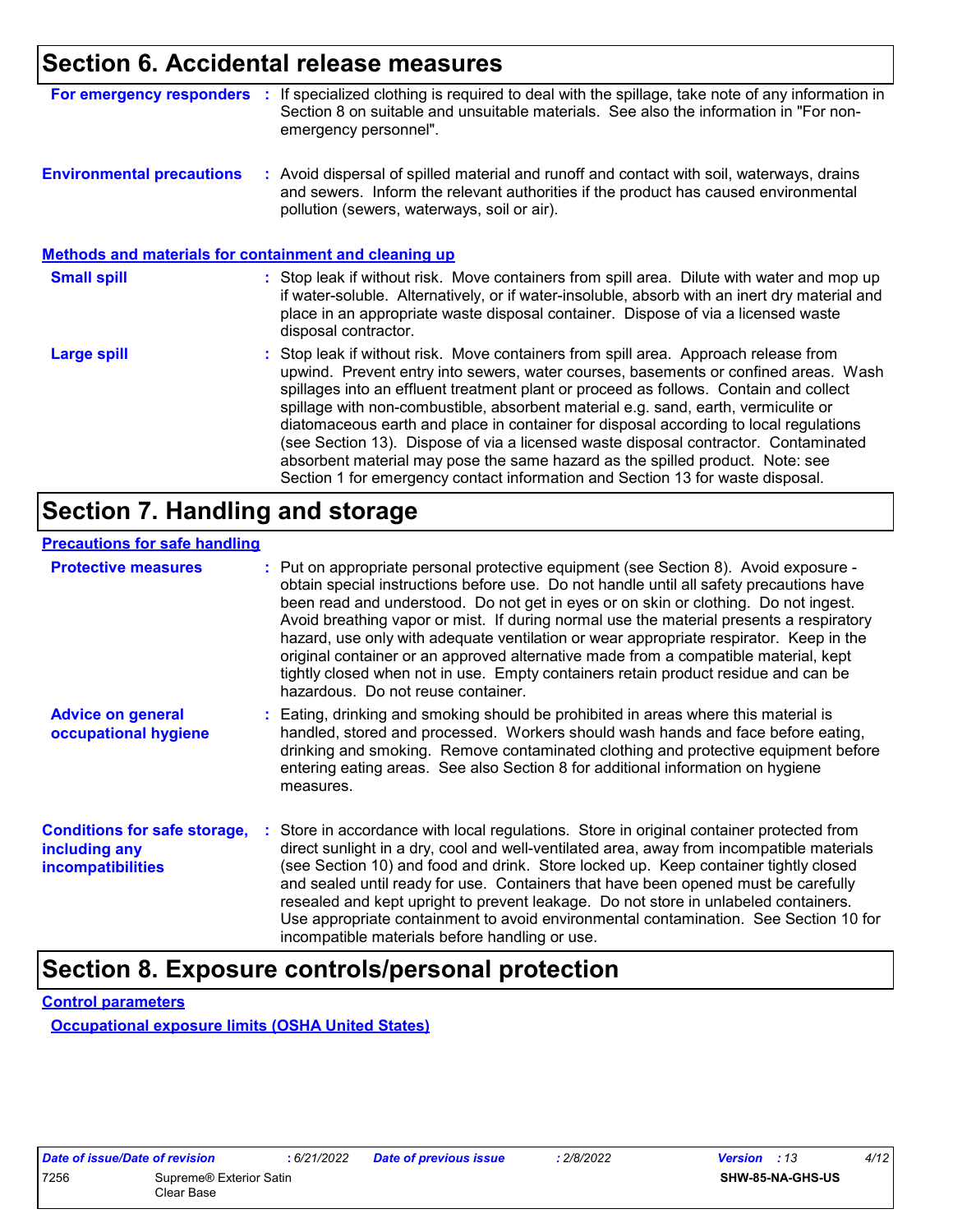# **Section 8. Exposure controls/personal protection**

| <b>Ingredient name</b>          | CAS#       | <b>Exposure limits</b>                                                                                                                                                                                                                                                                                                                                                                                                                                                                                                                                                           |
|---------------------------------|------------|----------------------------------------------------------------------------------------------------------------------------------------------------------------------------------------------------------------------------------------------------------------------------------------------------------------------------------------------------------------------------------------------------------------------------------------------------------------------------------------------------------------------------------------------------------------------------------|
| <b>Titanium Dioxide</b>         | 13463-67-7 | ACGIH TLV (United States, 1/2021).<br>TWA: 10 mg/m <sup>3</sup> 8 hours.<br>OSHA PEL (United States, 5/2018).<br>TWA: 15 mg/m <sup>3</sup> 8 hours. Form: Total dust                                                                                                                                                                                                                                                                                                                                                                                                             |
| Cristobalite, respirable powder | 14464-46-1 | OSHA PEL Z3 (United States, 6/2016).<br>TWA: 250 mppcf / 2 x (%SiO2+5) 8 hours.<br>Form: Respirable<br>TWA: 10 mg/m <sup>3</sup> / 2 x (%SiO2+2) 8 hours.<br>Form: Respirable<br>TWA: 30 mg/m <sup>3</sup> / 2 x (%SiO2+2) 8 hours.<br>Form: Total dust<br>OSHA PEL (United States, 5/2018).<br>TWA: 50 µg/m <sup>3</sup> 8 hours. Form: Respirable<br>dust<br>ACGIH TLV (United States, 1/2021).<br>TWA: 0.025 mg/m <sup>3</sup> 8 hours. Form:<br>Respirable fraction<br>NIOSH REL (United States, 10/2020).<br>TWA: 0.05 mg/m <sup>3</sup> 10 hours. Form: respirable<br>dust |

#### **Occupational exposure limits (Canada)**

| <b>Ingredient name</b>                        |             | CAS#                          | <b>Exposure limits</b>                                                                                                                                                                                                                                                                                                                                                                                                                                                                                                                                                                                                       |
|-----------------------------------------------|-------------|-------------------------------|------------------------------------------------------------------------------------------------------------------------------------------------------------------------------------------------------------------------------------------------------------------------------------------------------------------------------------------------------------------------------------------------------------------------------------------------------------------------------------------------------------------------------------------------------------------------------------------------------------------------------|
| Titanium dioxide                              |             | 13463-67-7                    | <b>CA British Columbia Provincial (Canada,</b><br>6/2021).<br>TWA: 10 mg/m <sup>3</sup> 8 hours. Form: Total dust<br>TWA: 3 mg/m <sup>3</sup> 8 hours. Form: respirable<br>fraction<br>CA Quebec Provincial (Canada, 6/2021).<br>TWAEV: 10 mg/m <sup>3</sup> 8 hours. Form: Total dust.<br>CA Alberta Provincial (Canada, 6/2018).<br>8 hrs OEL: 10 mg/m <sup>3</sup> 8 hours.<br>CA Ontario Provincial (Canada, 6/2019).<br>TWA: 10 mg/m <sup>3</sup> 8 hours.<br><b>CA Saskatchewan Provincial (Canada,</b><br>7/2013).<br>STEL: 20 mg/m <sup>3</sup> 15 minutes.<br>TWA: 10 mg/m <sup>3</sup> 8 hours.                    |
| Cristobalite                                  |             | 14464-46-1                    | <b>CA British Columbia Provincial (Canada,</b><br>$6/2021$ ).<br>TWA: 0.025 mg/m <sup>3</sup> 8 hours. Form:<br>Respirable<br>CA Quebec Provincial (Canada, 6/2021).<br>TWAEV: 0.05 mg/m <sup>3</sup> 8 hours. Form:<br>Respirable dust.<br>CA Alberta Provincial (Canada, 6/2018).<br>8 hrs OEL: 0.025 mg/m <sup>3</sup> 8 hours. Form:<br>Respirable particulate<br>CA Ontario Provincial (Canada, 6/2019).<br>TWA: 0.05 mg/m <sup>3</sup> 8 hours. Form: Respirable<br>particulate matter.<br><b>CA Saskatchewan Provincial (Canada,</b><br>7/2013).<br>TWA: 0.05 mg/m <sup>3</sup> 8 hours. Form: respirable<br>fraction |
| Date of issue/Date of revision                | : 6/21/2022 | <b>Date of previous issue</b> | 5/12<br>Version : 13<br>: 2/8/2022                                                                                                                                                                                                                                                                                                                                                                                                                                                                                                                                                                                           |
| 7256<br>Supreme® Exterior Satin<br>Clear Base |             |                               | SHW-85-NA-GHS-US                                                                                                                                                                                                                                                                                                                                                                                                                                                                                                                                                                                                             |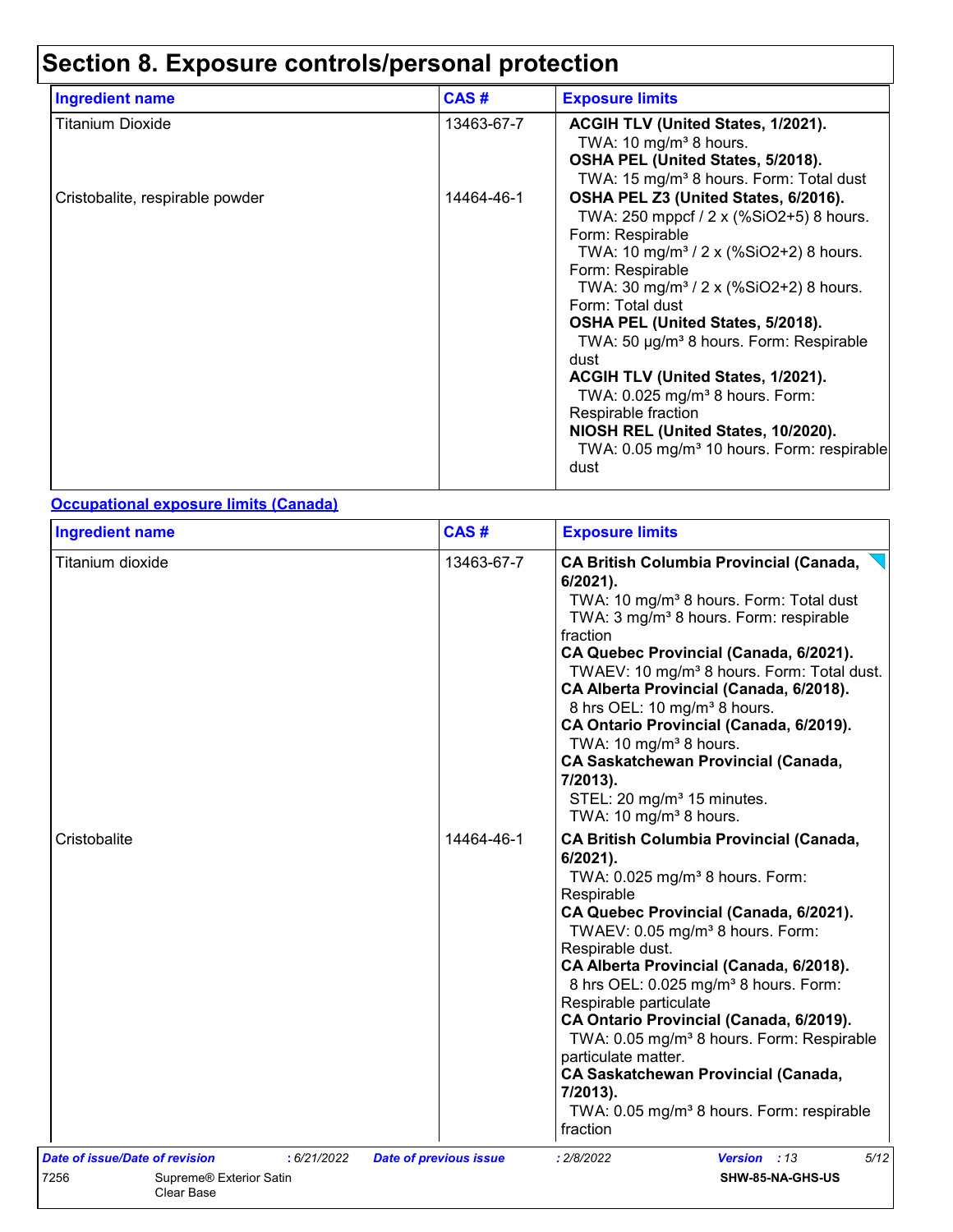### **Section 8. Exposure controls/personal protection**

| <b>Occupational exposure limits (Mexico)</b>      |                                                                                                                                                                                                                                                                                                                                                                                                                                                                                                                                                                                                                      |                                                                                                                                                                                                                                                                                                                               |                                                                                                                                                                                                                                                                                                                                                 |  |  |  |  |
|---------------------------------------------------|----------------------------------------------------------------------------------------------------------------------------------------------------------------------------------------------------------------------------------------------------------------------------------------------------------------------------------------------------------------------------------------------------------------------------------------------------------------------------------------------------------------------------------------------------------------------------------------------------------------------|-------------------------------------------------------------------------------------------------------------------------------------------------------------------------------------------------------------------------------------------------------------------------------------------------------------------------------|-------------------------------------------------------------------------------------------------------------------------------------------------------------------------------------------------------------------------------------------------------------------------------------------------------------------------------------------------|--|--|--|--|
|                                                   |                                                                                                                                                                                                                                                                                                                                                                                                                                                                                                                                                                                                                      | CAS#                                                                                                                                                                                                                                                                                                                          | <b>Exposure limits</b>                                                                                                                                                                                                                                                                                                                          |  |  |  |  |
| None.                                             |                                                                                                                                                                                                                                                                                                                                                                                                                                                                                                                                                                                                                      |                                                                                                                                                                                                                                                                                                                               |                                                                                                                                                                                                                                                                                                                                                 |  |  |  |  |
| <b>Appropriate engineering</b><br><b>controls</b> |                                                                                                                                                                                                                                                                                                                                                                                                                                                                                                                                                                                                                      |                                                                                                                                                                                                                                                                                                                               | : If user operations generate dust, fumes, gas, vapor or mist, use process enclosures,<br>local exhaust ventilation or other engineering controls to keep worker exposure to<br>airborne contaminants below any recommended or statutory limits.                                                                                                |  |  |  |  |
| <b>Environmental exposure</b><br>controls         |                                                                                                                                                                                                                                                                                                                                                                                                                                                                                                                                                                                                                      | Emissions from ventilation or work process equipment should be checked to ensure<br>they comply with the requirements of environmental protection legislation. In some<br>cases, fume scrubbers, filters or engineering modifications to the process equipment<br>will be necessary to reduce emissions to acceptable levels. |                                                                                                                                                                                                                                                                                                                                                 |  |  |  |  |
| <b>Individual protection measures</b>             |                                                                                                                                                                                                                                                                                                                                                                                                                                                                                                                                                                                                                      |                                                                                                                                                                                                                                                                                                                               |                                                                                                                                                                                                                                                                                                                                                 |  |  |  |  |
| <b>Hygiene measures</b>                           | showers are close to the workstation location.                                                                                                                                                                                                                                                                                                                                                                                                                                                                                                                                                                       |                                                                                                                                                                                                                                                                                                                               | : Wash hands, forearms and face thoroughly after handling chemical products, before<br>eating, smoking and using the lavatory and at the end of the working period.<br>Appropriate techniques should be used to remove potentially contaminated clothing.<br>Wash contaminated clothing before reusing. Ensure that eyewash stations and safety |  |  |  |  |
| <b>Eye/face protection</b>                        | Safety eyewear complying with an approved standard should be used when a risk<br>assessment indicates this is necessary to avoid exposure to liquid splashes, mists,<br>gases or dusts. If contact is possible, the following protection should be worn, unless<br>the assessment indicates a higher degree of protection: safety glasses with side-<br>shields.                                                                                                                                                                                                                                                     |                                                                                                                                                                                                                                                                                                                               |                                                                                                                                                                                                                                                                                                                                                 |  |  |  |  |
| <b>Skin protection</b>                            |                                                                                                                                                                                                                                                                                                                                                                                                                                                                                                                                                                                                                      |                                                                                                                                                                                                                                                                                                                               |                                                                                                                                                                                                                                                                                                                                                 |  |  |  |  |
| <b>Hand protection</b>                            | Chemical-resistant, impervious gloves complying with an approved standard should be<br>worn at all times when handling chemical products if a risk assessment indicates this is<br>necessary. Considering the parameters specified by the glove manufacturer, check<br>during use that the gloves are still retaining their protective properties. It should be<br>noted that the time to breakthrough for any glove material may be different for different<br>glove manufacturers. In the case of mixtures, consisting of several substances, the<br>protection time of the gloves cannot be accurately estimated. |                                                                                                                                                                                                                                                                                                                               |                                                                                                                                                                                                                                                                                                                                                 |  |  |  |  |
| <b>Body protection</b>                            | : Personal protective equipment for the body should be selected based on the task being<br>performed and the risks involved and should be approved by a specialist before<br>handling this product.                                                                                                                                                                                                                                                                                                                                                                                                                  |                                                                                                                                                                                                                                                                                                                               |                                                                                                                                                                                                                                                                                                                                                 |  |  |  |  |
| <b>Other skin protection</b>                      | Appropriate footwear and any additional skin protection measures should be selected<br>based on the task being performed and the risks involved and should be approved by a<br>specialist before handling this product.                                                                                                                                                                                                                                                                                                                                                                                              |                                                                                                                                                                                                                                                                                                                               |                                                                                                                                                                                                                                                                                                                                                 |  |  |  |  |
| <b>Respiratory protection</b>                     | Based on the hazard and potential for exposure, select a respirator that meets the<br>appropriate standard or certification. Respirators must be used according to a<br>respiratory protection program to ensure proper fitting, training, and other important<br>aspects of use.                                                                                                                                                                                                                                                                                                                                    |                                                                                                                                                                                                                                                                                                                               |                                                                                                                                                                                                                                                                                                                                                 |  |  |  |  |

# **Section 9. Physical and chemical properties**

The conditions of measurement of all properties are at standard temperature and pressure unless otherwise indicated.

#### **Appearance**

| <b>Physical state</b> | $:$ Liquid.      |
|-----------------------|------------------|
| <b>Color</b>          | : Not available. |
| Odor                  | : Not available. |
| <b>Odor threshold</b> | : Not available. |
| рH                    | : 9.2            |

| Date of issue/Date of revision |                                       | : 6/21/2022 | <b>Date of previous issue</b> | : 2/8/2022 | <b>Version</b> : 13 |                         | 6/12 |
|--------------------------------|---------------------------------------|-------------|-------------------------------|------------|---------------------|-------------------------|------|
| 7256                           | Supreme® Exterior Satin<br>Clear Base |             |                               |            |                     | <b>SHW-85-NA-GHS-US</b> |      |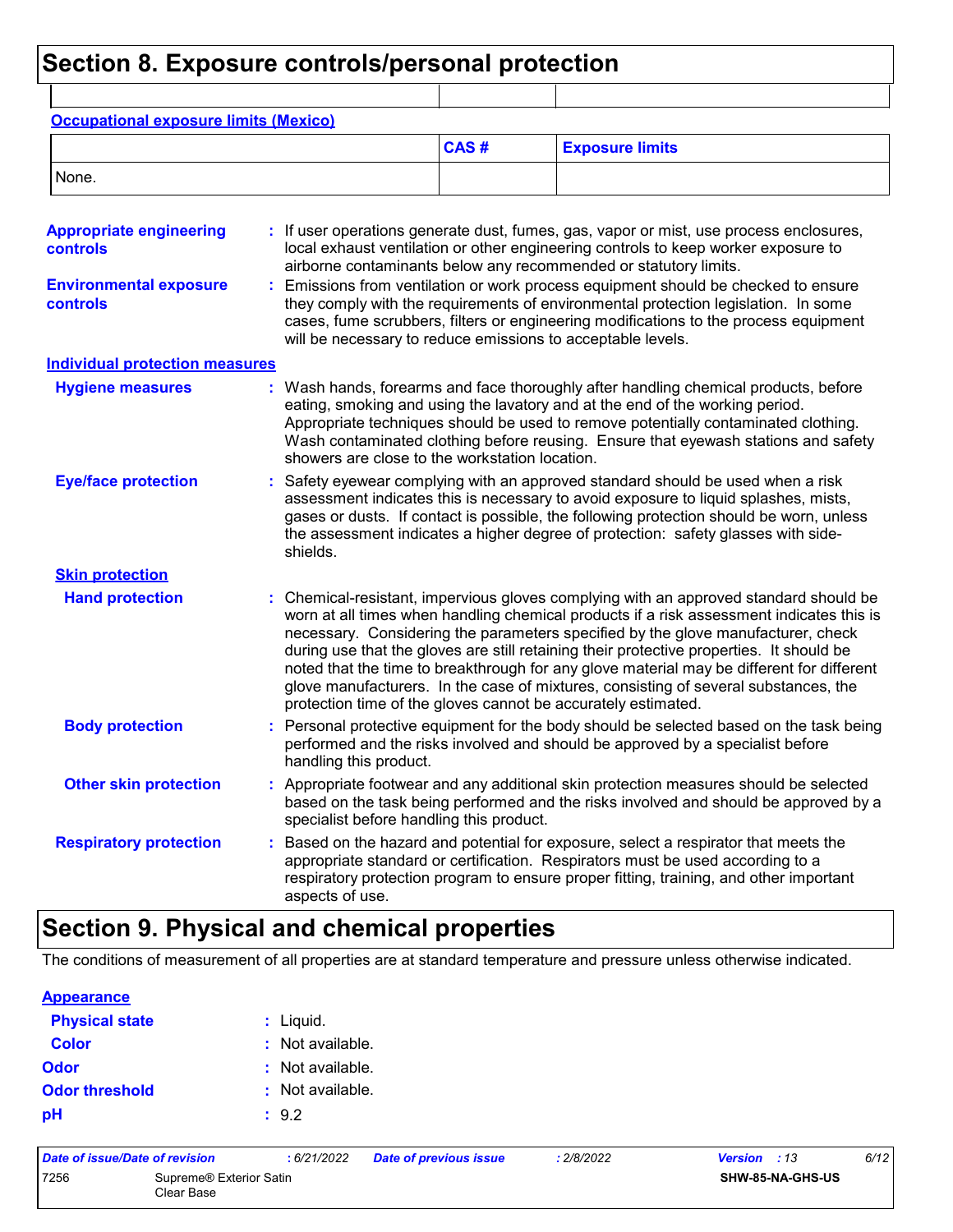### **Section 9. Physical and chemical properties**

| <b>Melting point/freezing point</b>                               | : Not available.                                               |
|-------------------------------------------------------------------|----------------------------------------------------------------|
| <b>Boiling point, initial boiling</b><br>point, and boiling range | : $100^{\circ}$ C (212 $^{\circ}$ F)                           |
| <b>Flash point</b>                                                | : Closed cup: Not applicable.                                  |
| <b>Evaporation rate</b>                                           | $\therefore$ 0.09 (butyl acetate = 1)                          |
| <b>Flammability</b>                                               | : Not available.                                               |
| Lower and upper explosion<br>limit/flammability limit             | : Not available.                                               |
| <b>Vapor pressure</b>                                             | : $2.3$ kPa (17.5 mm Hg)                                       |
| <b>Relative vapor density</b>                                     | : 1 [Air = 1]                                                  |
| <b>Relative density</b>                                           | : 1.09                                                         |
| <b>Solubility</b>                                                 | : Not available.                                               |
| <b>Partition coefficient: n-</b><br>octanol/water                 | : Not applicable.                                              |
| <b>Auto-ignition temperature</b>                                  | : Not available.                                               |
| <b>Decomposition temperature</b>                                  | : Not available.                                               |
| <b>Viscosity</b>                                                  | Kinematic (40°C (104°F)): >20.5 mm <sup>2</sup> /s (>20.5 cSt) |
| <b>Molecular weight</b>                                           | Not applicable.                                                |
| <b>Aerosol product</b>                                            |                                                                |
| <b>Heat of combustion</b>                                         | $: 0.719$ kJ/g                                                 |

# **Section 10. Stability and reactivity**

| <b>Reactivity</b>                            | : No specific test data related to reactivity available for this product or its ingredients.              |
|----------------------------------------------|-----------------------------------------------------------------------------------------------------------|
| <b>Chemical stability</b>                    | : The product is stable.                                                                                  |
| <b>Possibility of hazardous</b><br>reactions | : Under normal conditions of storage and use, hazardous reactions will not occur.                         |
| <b>Conditions to avoid</b>                   | : No specific data.                                                                                       |
| <b>Incompatible materials</b>                | : No specific data.                                                                                       |
| <b>Hazardous decomposition</b><br>products   | : Under normal conditions of storage and use, hazardous decomposition products should<br>not be produced. |

### **Section 11. Toxicological information**

#### **Information on toxicological effects**

#### **Acute toxicity**

Not available.

#### **Irritation/Corrosion**

| <b>Product/ingredient name</b> | Result               | <b>Species</b> | <b>Score</b> | <b>Exposure</b> | <b>Observation</b> |
|--------------------------------|----------------------|----------------|--------------|-----------------|--------------------|
| <b>Titanium Dioxide</b>        | Skin - Mild irritant | Human          |              | 72 hours 300    |                    |
|                                |                      |                |              | <b>ug</b>       |                    |

#### **Sensitization**

Not available.

| Date of issue/Date of revision |                                       | : 6/21/2022 | <b>Date of previous issue</b> | : 2/8/2022 | <b>Version</b> : 13 |                         | 7/12 |
|--------------------------------|---------------------------------------|-------------|-------------------------------|------------|---------------------|-------------------------|------|
| 7256                           | Supreme® Exterior Satin<br>Clear Base |             |                               |            |                     | <b>SHW-85-NA-GHS-US</b> |      |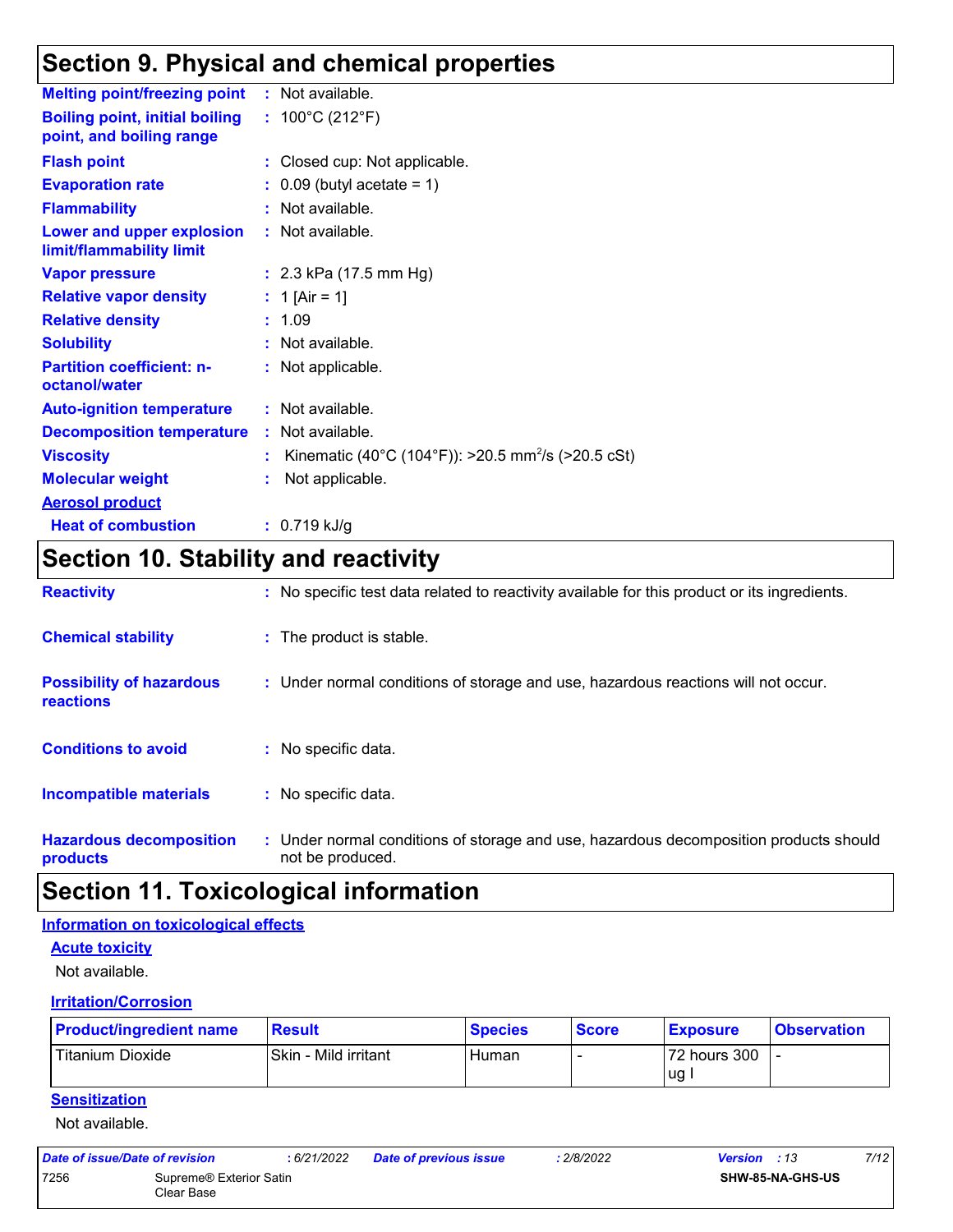### **Section 11. Toxicological information**

#### **Mutagenicity**

Not available.

#### **Carcinogenicity**

Not available.

#### **Classification**

| <b>Product/ingredient name</b>                                  | <b>OSHA</b> | <b>IARC</b> | <b>NTP</b>                      |
|-----------------------------------------------------------------|-------------|-------------|---------------------------------|
| Titanium Dioxide<br>Cristobalite, respirable<br><b>I</b> powder |             | 2B          | Known to be a human carcinogen. |

#### **Reproductive toxicity**

Not available.

#### **Teratogenicity**

Not available.

#### **Specific target organ toxicity (single exposure)**

Not available.

#### **Specific target organ toxicity (repeated exposure)**

| <b>Name</b>                     | <b>Category</b> | <b>Route of</b><br><b>exposure</b> | <b>Target organs</b> |
|---------------------------------|-----------------|------------------------------------|----------------------|
| Cristobalite, respirable powder | ∣Category ⊺     | l inhalation                       | respiratory tract    |

#### **Aspiration hazard**

Not available.

#### **Information on the likely routes of exposure Inhalation :** No known significant effects or critical hazards. **Ingestion :** No known significant effects or critical hazards. **Skin contact :** No known significant effects or critical hazards. **Eye contact :** No known significant effects or critical hazards. **:** Not available. **Potential acute health effects**

| <b>Symptoms related to the physical, chemical and toxicological characteristics</b> |                     |  |  |  |  |  |  |
|-------------------------------------------------------------------------------------|---------------------|--|--|--|--|--|--|
| <b>Eve contact</b>                                                                  | : No specific data. |  |  |  |  |  |  |
| <b>Inhalation</b>                                                                   | : No specific data. |  |  |  |  |  |  |
| <b>Skin contact</b>                                                                 | : No specific data. |  |  |  |  |  |  |
| Ingestion                                                                           | : No specific data. |  |  |  |  |  |  |

| Delayed and immediate effects and also chronic effects from short and long term exposure |                             |                               |            |              |      |
|------------------------------------------------------------------------------------------|-----------------------------|-------------------------------|------------|--------------|------|
| <b>Short term exposure</b>                                                               |                             |                               |            |              |      |
| <b>Potential immediate</b><br>effects                                                    | : Not available.            |                               |            |              |      |
| <b>Potential delayed effects</b><br><b>Long term exposure</b>                            | : Not available.            |                               |            |              |      |
| <b>Potential immediate</b><br><b>effects</b>                                             | $\therefore$ Not available. |                               |            |              |      |
| Date of issue/Date of revision                                                           | :6/21/2022                  | <b>Date of previous issue</b> | : 2/8/2022 | Version : 13 | 8/12 |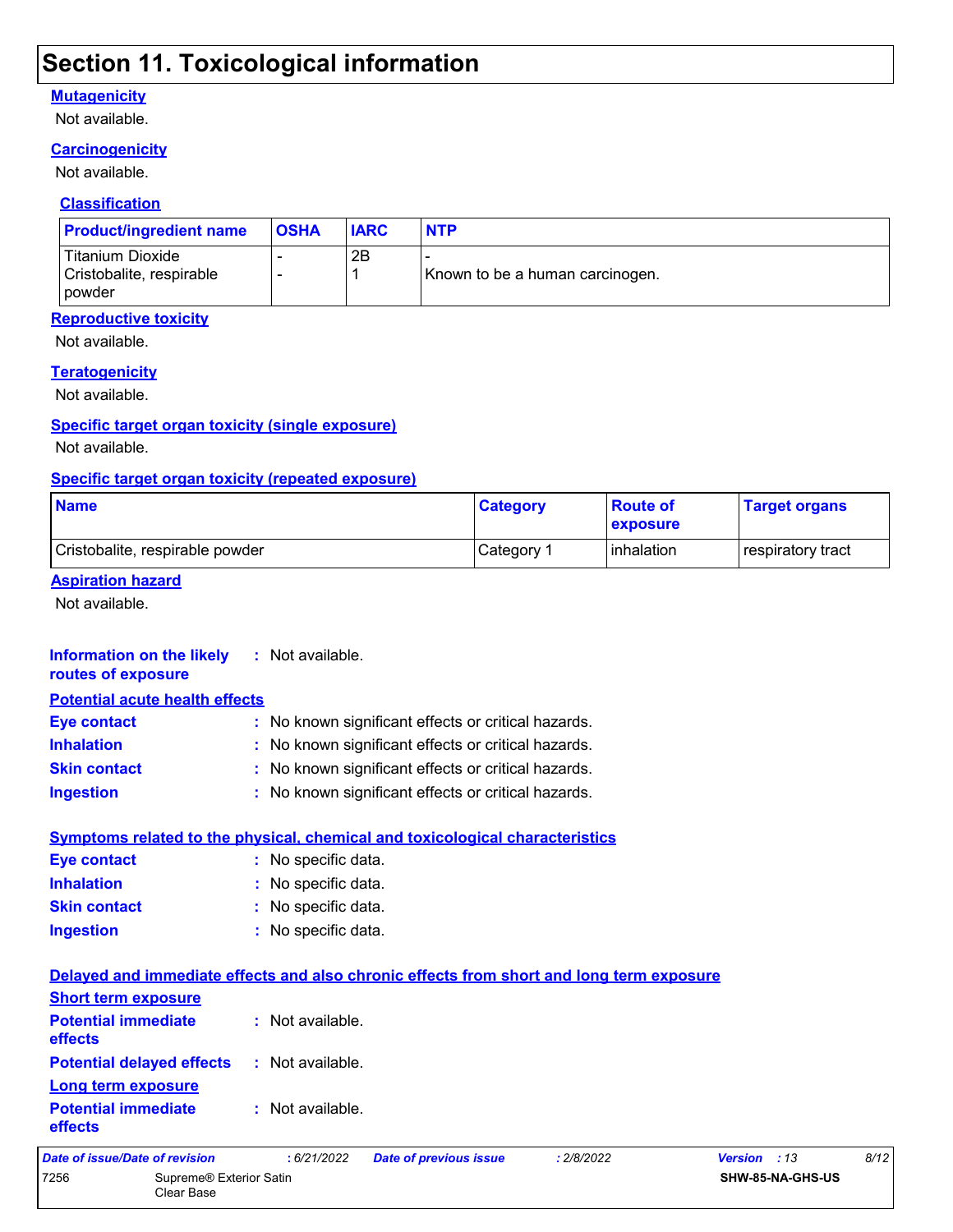### **Section 11. Toxicological information**

| <b>Potential delayed effects : Not available.</b> |                                                                               |
|---------------------------------------------------|-------------------------------------------------------------------------------|
| <b>Potential chronic health effects</b>           |                                                                               |
| Not available.                                    |                                                                               |
| <b>General</b>                                    | : No known significant effects or critical hazards.                           |
| <b>Carcinogenicity</b>                            | : May cause cancer. Risk of cancer depends on duration and level of exposure. |
| <b>Mutagenicity</b>                               | : No known significant effects or critical hazards.                           |
| <b>Teratogenicity</b>                             | : No known significant effects or critical hazards.                           |
| <b>Developmental effects</b>                      | : No known significant effects or critical hazards.                           |
| <b>Fertility effects</b>                          | : No known significant effects or critical hazards.                           |

**Numerical measures of toxicity** Not available. **Acute toxicity estimates**

### **Section 12. Ecological information**

#### **Toxicity**

| <b>Product/ingredient name</b> | <b>Result</b>                         | <b>Species</b>                      | <b>Exposure</b> |
|--------------------------------|---------------------------------------|-------------------------------------|-----------------|
| <b>Titanium Dioxide</b>        | Acute LC50 >1000000 µg/l Marine water | <b>Fish - Fundulus heteroclitus</b> | 96 hours        |

#### **Persistence and degradability**

Not available.

#### **Bioaccumulative potential**

Not available.

#### **Mobility in soil**

**Soil/water partition coefficient (KOC) :** Not available.

#### **Other adverse effects :** No known significant effects or critical hazards.

### **Section 13. Disposal considerations**

The generation of waste should be avoided or minimized wherever possible. Disposal of this product, solutions and any by-products should at all times comply with the requirements of environmental protection and waste disposal legislation and any regional local authority requirements. Dispose of surplus and non-recyclable products via a licensed waste disposal contractor. Waste should not be disposed of untreated to the sewer unless fully compliant with the requirements of all authorities with jurisdiction. Waste packaging should be recycled. Incineration or landfill should only be considered when recycling is not feasible. This material and its container must be disposed of in a safe way. Care should be taken when handling emptied containers that have not been cleaned or rinsed out. Empty containers or liners may retain some product residues. Avoid dispersal of spilled material and runoff and contact with soil, waterways, drains and sewers. **Disposal methods :**

| Date of issue/Date of revision |                                       | 6/21/2022 | <b>Date of previous issue</b> | 2/8/2022 | <b>Version</b> : 13     | 9/12 |
|--------------------------------|---------------------------------------|-----------|-------------------------------|----------|-------------------------|------|
| 7256                           | Supreme® Exterior Satin<br>Clear Base |           |                               |          | <b>SHW-85-NA-GHS-US</b> |      |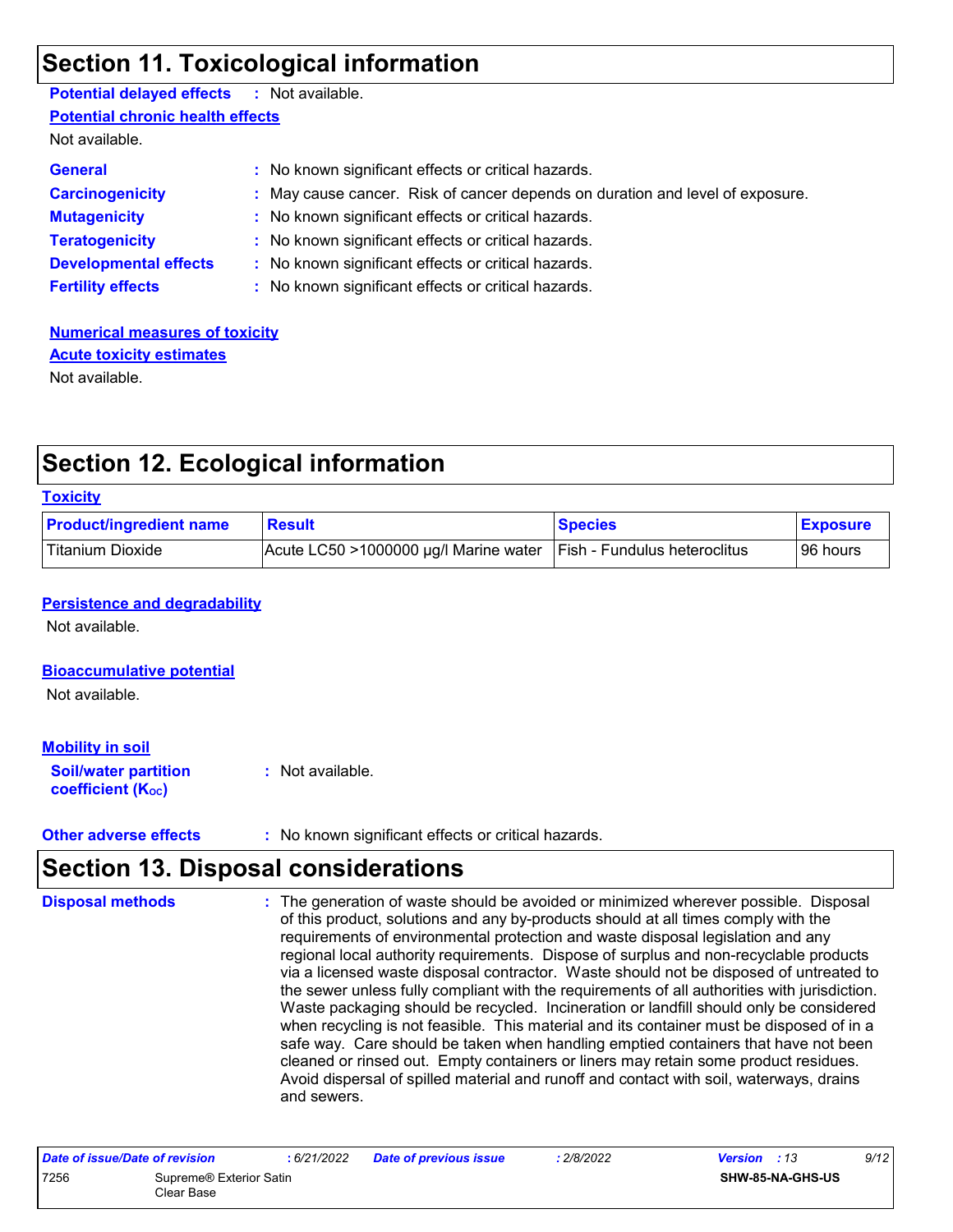### **Section 14. Transport information**

|                                                                                                   | <b>DOT</b><br><b>Classification</b> | <b>TDG</b><br><b>Classification</b>                            | <b>Mexico</b><br><b>Classification</b> | <b>IATA</b>                                                                                                                                                                                                                                                                                                                                                                                                                                                                                                                                                                                                       | <b>IMDG</b>    |
|---------------------------------------------------------------------------------------------------|-------------------------------------|----------------------------------------------------------------|----------------------------------------|-------------------------------------------------------------------------------------------------------------------------------------------------------------------------------------------------------------------------------------------------------------------------------------------------------------------------------------------------------------------------------------------------------------------------------------------------------------------------------------------------------------------------------------------------------------------------------------------------------------------|----------------|
| <b>UN number</b>                                                                                  | Not regulated.                      | Not regulated.                                                 | Not regulated.                         | Not regulated.                                                                                                                                                                                                                                                                                                                                                                                                                                                                                                                                                                                                    | Not regulated. |
| <b>UN proper</b><br>shipping name                                                                 |                                     |                                                                |                                        |                                                                                                                                                                                                                                                                                                                                                                                                                                                                                                                                                                                                                   |                |
| <b>Transport</b><br>hazard class(es)                                                              |                                     |                                                                |                                        |                                                                                                                                                                                                                                                                                                                                                                                                                                                                                                                                                                                                                   |                |
| <b>Packing group</b>                                                                              |                                     |                                                                |                                        |                                                                                                                                                                                                                                                                                                                                                                                                                                                                                                                                                                                                                   |                |
| <b>Environmental</b><br>hazards                                                                   | No.                                 | No.                                                            | No.                                    | No.                                                                                                                                                                                                                                                                                                                                                                                                                                                                                                                                                                                                               | No.            |
| <b>Additional</b><br><b>information</b>                                                           |                                     |                                                                |                                        |                                                                                                                                                                                                                                                                                                                                                                                                                                                                                                                                                                                                                   |                |
| <b>Special precautions for user :</b><br><b>Transport in bulk according</b><br>to IMO instruments | : Not available.                    | substances and on all actions in case of emergency situations. |                                        | Multi-modal shipping descriptions are provided for informational purposes and do not<br>consider container sizes. The presence of a shipping description for a particular<br>mode of transport (sea, air, etc.), does not indicate that the product is packaged<br>suitably for that mode of transport. All packaging must be reviewed for suitability<br>prior to shipment, and compliance with the applicable regulations is the sole<br>responsibility of the person offering the product for transport. People loading and<br>unloading dangerous goods must be trained on all of the risks deriving from the |                |

### **Section 15. Regulatory information**

**TSCA 5(a)2 proposed significant new use rules**: 2-Methyl-4-isothiazolin-3-one; 5-Chloro-2-methylisothiazolinone

#### **SARA 313**

SARA 313 (40 CFR 372.45) supplier notification can be found on the Environmental Data Sheet.

#### **California Prop. 65**

WARNING: This product contains chemicals known to the State of California to cause cancer and birth defects or other reproductive harm.

| <b>International regulations</b> |                                                              |
|----------------------------------|--------------------------------------------------------------|
| <b>International lists</b>       | Australia inventory (AIIC): Not determined.<br>÷.            |
|                                  | China inventory (IECSC): Not determined.                     |
|                                  | Japan inventory (CSCL): Not determined.                      |
|                                  | Japan inventory (ISHL): Not determined.                      |
|                                  | Korea inventory (KECI): Not determined.                      |
|                                  | New Zealand Inventory of Chemicals (NZIoC): Not determined.  |
|                                  | Philippines inventory (PICCS): Not determined.               |
|                                  | Taiwan Chemical Substances Inventory (TCSI): Not determined. |
|                                  |                                                              |

| Date of issue/Date of revision |                                       | : 6/21/2022 | <b>Date of previous issue</b> | : 2/8/2022 | <b>Version</b> : 13 |                         | 10/12 |
|--------------------------------|---------------------------------------|-------------|-------------------------------|------------|---------------------|-------------------------|-------|
| 7256                           | Supreme® Exterior Satin<br>Clear Base |             |                               |            |                     | <b>SHW-85-NA-GHS-US</b> |       |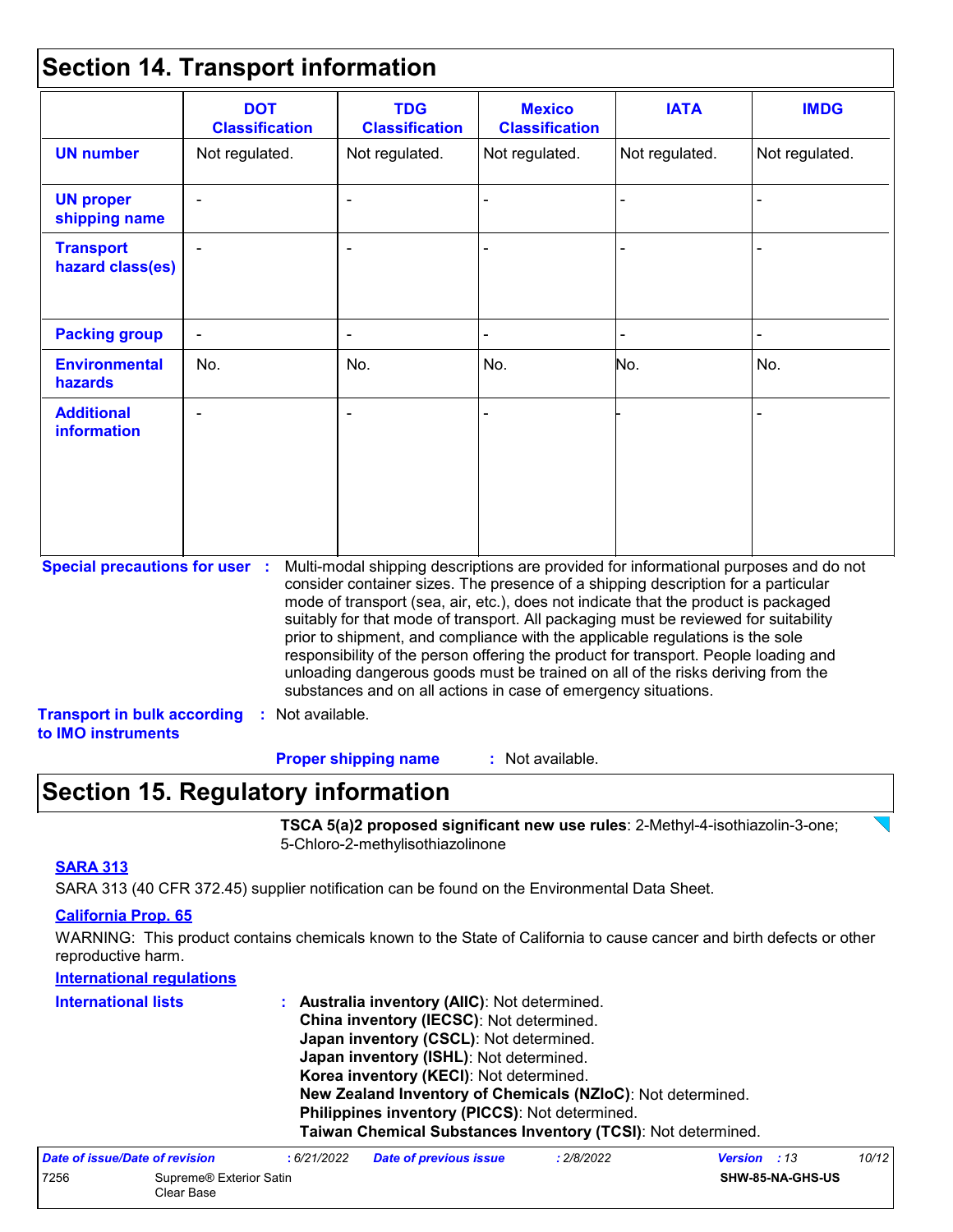### **Section 15. Regulatory information**

**Thailand inventory**: Not determined. **Turkey inventory**: Not determined. **Vietnam inventory**: Not determined.

### **Section 16. Other information**

#### **Hazardous Material Information System (U.S.A.)**



**The customer is responsible for determining the PPE code for this material. For more information on HMIS® Personal Protective Equipment (PPE) codes, consult the HMIS® Implementation Manual.**

**Caution: HMIS® ratings are based on a 0-4 rating scale, with 0 representing minimal hazards or risks, and 4 representing significant hazards or risks. Although HMIS® ratings and the associated label are not required on SDSs or products leaving a facility under 29 CFR 1910.1200, the preparer may choose to provide them. HMIS® ratings are to be used with a fully implemented HMIS® program. HMIS® is a registered trademark and service mark of the American Coatings Association, Inc.**

**Procedure used to derive the classification**

|                                   |  | <b>Classification</b>                                                                                                                                                                                                                                                                                                                                                                                                                                                                                                                                                                                      | <b>Justification</b> |
|-----------------------------------|--|------------------------------------------------------------------------------------------------------------------------------------------------------------------------------------------------------------------------------------------------------------------------------------------------------------------------------------------------------------------------------------------------------------------------------------------------------------------------------------------------------------------------------------------------------------------------------------------------------------|----------------------|
| CARCINOGENICITY - Category 1A     |  | Calculation method                                                                                                                                                                                                                                                                                                                                                                                                                                                                                                                                                                                         |                      |
| <b>History</b>                    |  |                                                                                                                                                                                                                                                                                                                                                                                                                                                                                                                                                                                                            |                      |
| Date of printing                  |  | : 6/21/2022                                                                                                                                                                                                                                                                                                                                                                                                                                                                                                                                                                                                |                      |
| Date of issue/Date of<br>revision |  | : 6/21/2022                                                                                                                                                                                                                                                                                                                                                                                                                                                                                                                                                                                                |                      |
| Date of previous issue            |  | : 2/8/2022                                                                                                                                                                                                                                                                                                                                                                                                                                                                                                                                                                                                 |                      |
| <b>Version</b>                    |  | : 13                                                                                                                                                                                                                                                                                                                                                                                                                                                                                                                                                                                                       |                      |
| <b>Key to abbreviations</b>       |  | $:$ ATE = Acute Toxicity Estimate<br>BCF = Bioconcentration Factor<br>GHS = Globally Harmonized System of Classification and Labelling of Chemicals<br>IATA = International Air Transport Association<br>IBC = Intermediate Bulk Container<br><b>IMDG = International Maritime Dangerous Goods</b><br>LogPow = logarithm of the octanol/water partition coefficient<br>MARPOL = International Convention for the Prevention of Pollution From Ships, 1973<br>as modified by the Protocol of 1978. ("Marpol" = marine pollution)<br>$N/A = Not available$<br>SGG = Segregation Group<br>UN = United Nations |                      |

**Indicates information that has changed from previously issued version.**

#### **Notice to reader**

**It is recommended that each customer or recipient of this Safety Data Sheet (SDS) study it carefully and consult resources, as necessary or appropriate, to become aware of and understand the data contained in this SDS and any hazards associated with the product. This information is provided in good faith and believed to be accurate as of the effective date herein. However, no warranty, express or implied, is given. The information presented here applies only to the product as shipped. The addition of any material can change the composition, hazards and risks of the product. Products shall not be repackaged, modified, or tinted except as specifically instructed by the manufacturer, including but not limited to the incorporation of products not specified by the manufacturer, or the use or addition of products in proportions not specified by the manufacturer. Regulatory requirements are subject to change and may differ between various locations and jurisdictions. The customer/buyer/user is responsible to ensure that his activities comply with all country, federal, state, provincial or local laws. The** 

| Date of issue/Date of revision |                                       | : 6/21/2022 | <b>Date of previous issue</b> | : 2/8/2022 | <b>Version</b> : 13 |                         | 11/12 |  |
|--------------------------------|---------------------------------------|-------------|-------------------------------|------------|---------------------|-------------------------|-------|--|
| 7256                           | Supreme® Exterior Satin<br>Clear Base |             |                               |            |                     | <b>SHW-85-NA-GHS-US</b> |       |  |